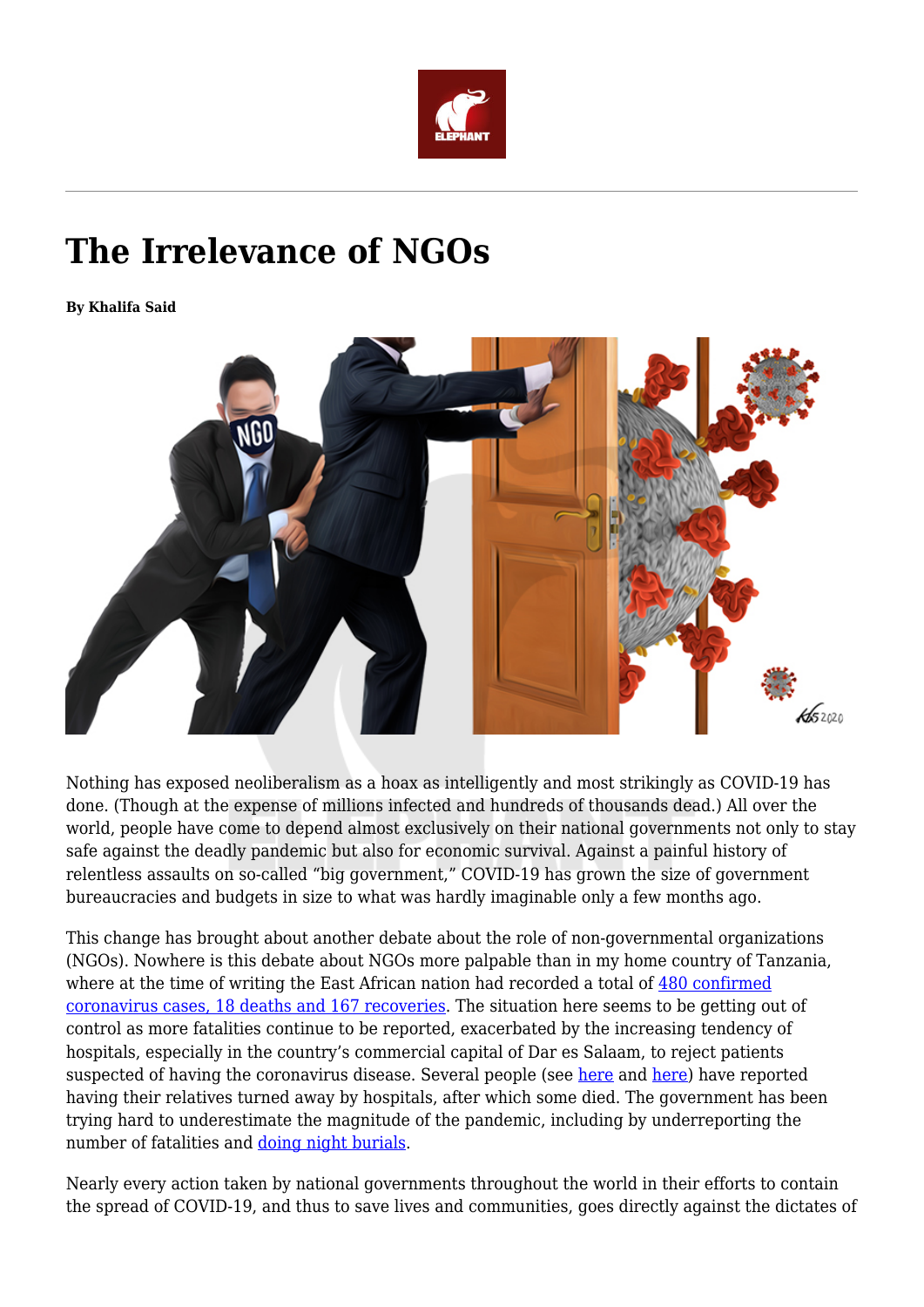neoliberal fundamentalism. For a number of decades, advocates of this ideology would propose murderous cuts in public spending on critical sectors like health and education. In addition to the breakneck privatization of public services was the massive growth of NGOs whose missions varied widely; from those advocating for government accountability and democratic institutions to those championing girls' rights, citizens' agency, and countless others providing services.

This is no coincidence. The missionaries of neoliberal evangelism have been pushing for the social services provision role of governments to be replaced by NGOs and private individuals, arguing that this will ultimately improve service efficiency for governments. Perhaps there's no stauncher proponent of that argument in Tanzania than former President Benjamin Mkapa—or at least until recently. It was under Mkapa's administration that both privatization and NGO growth in the country took root. "Soon after assuming office, in November 1995," said Mr Mkapa in his speech at the official launch of Tanzania National Business Council (TNBC) on April 9, 2001, quoted in ["A](https://dash.harvard.edu/handle/1/39947205) [Capitalizing City](https://dash.harvard.edu/handle/1/39947205)" by Dr. Chambi Chachage, "I realised the need to change the way the national economy is managed. This need was made more acute by the fact that our country was moving from a public sector led economy to a private sector driven market economy." (Later, Mr. Mkapa would describe the privatization drive unleashed by his administration as the "[worst mistake](https://www.ippmedia.com/en/news/mkapa-says-privatisation-worst-mistake-his-presidency)" of his presidency in his memoirs *My Life, My Purpose*.) In the ongoing battle against COVID-19, however, both NGOs and the private sector have been conspicuously absent on the frontlines where the war against the virus is being waged.

The role of NGOs in Tanzania has been made more interesting both by the Tanzanian government's handling of the pandemic (which I discuss [here](https://africasacountry.com/2020/04/the-devil-coronavirus)), and NGOs' responses (or lack thereof). So far, the responses of NGOs to the pandemic have been simply bewildering, opaque, and ambiguous. Part of this ambiguity, I think, is due to both the history of NGOs in Tanzania and the issues that they continue to remain deadly silent about. In this latter category is what seems to be an almost unanimous agreement among the NGOs, with very few exceptions, of forgoing what they claim to be their main mission, that is: to cultivate a culture of accountable governance as well as the building of strong democratic institutions in the country. This abandonment is disappointing and surprising at the same time, because during a crisis like the one we are in now, one would have expected that the NGOs, far from pretending as if they no longer exist, would double, or even triple, their efforts to force those in power to act more responsibly and deliver to their constituents.

But from the way things appear on the ground, it is as if the coronavirus disease has forced the NGOs to take some time off their work and give the government, whose handling of the pandemic has made Tanzania [the laughing stock of the world](https://twitter.com/search?q=%23UkaidiWaMagufuli&src=typed_query), a free reign to act as it wishes. One area of concern is the way the government has entirely left people to fend for themselves amidst the crisis. In fact, instead of helping its people, the government's asking the people to donate to it! The fact that no NGOs have so far called the government out means that the people have not just been abandoned by their government, but also by the organizations that claim to work on their behalf.

The NGOs have failed to condemn President John Magufuli's statements and actions that threaten to put the lives of thousands at risk. These statements include the recent one he made during a televised address from his hometown of Chato, in the Geita region of northwestern Tanzania where the president has been "self-isolating" since the pandemic started. There he urged Tanzanians to [consider inhaling steam from a boiling pot of water](https://twitter.com/JamiiForums/status/1252975184316956672) as a means to cure coronavirus, a suggestion medical doctors have nevertheless [advised against.](https://factcheck.afp.com/inhaling-steam-will-not-treat-or-cure-novel-coronavirus-infection) During the rare address, President Magufuli also [dismissed the exercise to disinfect public spaces](https://www.youtube.com/watch?v=gMFO3BOjv9Q) as "nonsense." Earlier, President Magufuli [took](https://twitter.com/MagufuliJP/status/1250814359519014912) [to Twitter](https://twitter.com/MagufuliJP/status/1250814359519014912) to declare three days of national prayers ["to help defeat coronavirus](https://www.voanews.com/covid-19-pandemic/tanzanian-president-declares-3-days-national-prayer-help-defeat-coronavirus)," and his government [even organized a national prayer](https://www.youtube.com/watch?v=l7JHEyVSj0U) to save Tanzania from the pandemic. All this had Matshidiso Moeti, WHO Regional Director for Africa, concerned, according to journalist Geoffrey York who [reported via Twitter](https://twitter.com/geoffreyyork/status/1253293102493831168). In another address, where Mr. Magufuli accused Tanzania's lab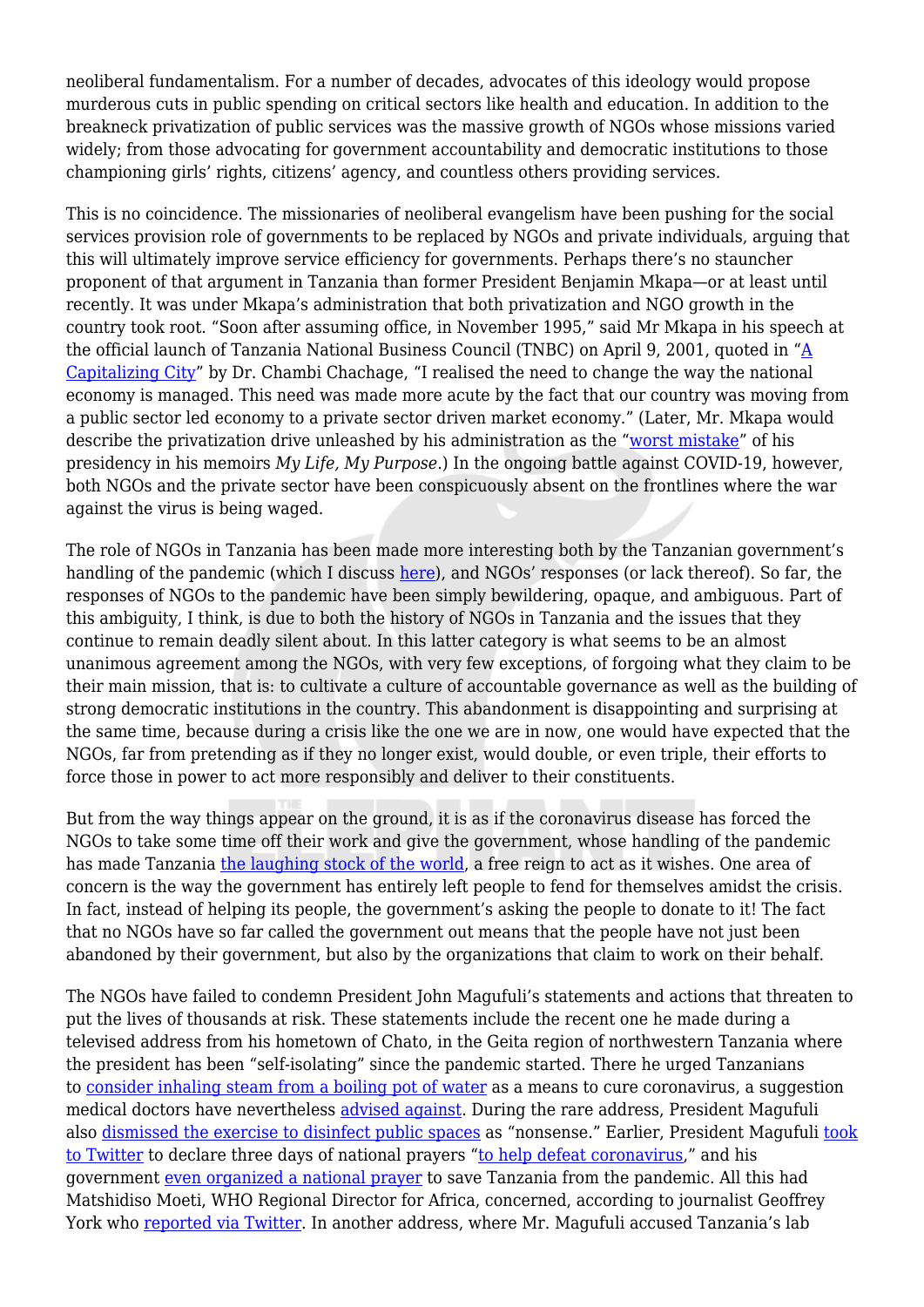technicians of conspiring with "imperialists" to sabotage the country by increasing the number of positive cases, something which [led to the sacking](https://www.thecitizen.co.tz/news/Tanzania-s-health-minister-suspends-National-laboratory-director/1840340-5542380-14nqp5uz/index.html) of the national community health laboratory director [Dr. Nyambura Moremi](https://www.linkedin.com/in/nyambura-moremi-a0506016?originalSubdomain=tz), the President said that his government [would dispatch a plane](https://www.aljazeera.com/news/2020/05/tanzania-president-questions-coronavirus-kits-animal-test-200503174100809.html) to fetch the herbal treatment for the coronavirus touted by the president of Madagascar [despite a](https://www.aljazeera.com/news/2020/05/madagascars-herbal-tonic-covid-19-cure-200504081212753.html) [warning from the WHO](https://www.aljazeera.com/news/2020/05/madagascars-herbal-tonic-covid-19-cure-200504081212753.html) that a herbal tonic cannot cure the disease. (One observer of Tanzanian politics described the address as ["totally reckless"](https://twitter.com/ThabitSenior/status/1256858692697370624) and even called on people to [boycott Magufuli's](https://medium.com/@thabitsenior.jacob/why-we-should-stop-watching-president-magufulis-live-coronavirus-addresses-23bba5ba4a50) [subsequent addresses](https://medium.com/@thabitsenior.jacob/why-we-should-stop-watching-president-magufulis-live-coronavirus-addresses-23bba5ba4a50) on the coronavirus pandemic lest they go bonkers.) Dangerous and irresponsible as these statements and measures seem, not a single NGO that works in the area of public health—and there is no shortage of them—uttered any public criticism of Magufuli.

Nor are the democratic-championing NGOs concerned by the government's resolve to centralize the flow of information on coronavirus. No NGO, for example, has come out against the Tanzania Communications Regulatory Authority's (TCRA) directive to members of WhatsApp groups to screenshot "fake information" posted in these groups and report it to authorities. No NGO seems bothered by the Tanzania Police Force's irresponsible act to [storm and interrupt a press](https://twitter.com/ChademaTz/status/1252869684690481152) [conference](https://twitter.com/ChademaTz/status/1252869684690481152) by the main opposition party CHADEMA intended to give Tanzanians an alternative appraisal of the coronavirus situation from that given by the government. (The party was subsequently able to organize a press conference where its national chairperson Freeman Mbowe [outlined twelve issues](https://www.thecitizen.co.tz/news/Mbowe-outlines-suggestions-for-virus-fight/1840340-5538448-f2dg0uz/index.html) that he thought were fundamental in the fight against the pandemic.) The same silence on the part of the NGOs was noticeable after a cabinet minister suggested that people [should consider using honey](https://twitter.com/swahilitimes/status/1250720273235664896) when responding to a spike in the price of sugar. (Following a backlash, however, the government later [announced a cap on sugar prices.](https://www.thecitizen.co.tz/news/Tanzania-government-sets-indicative-sugar-prices-after-spike/1840340-5533136-y8kate/index.html))

While everybody was busy examining their role in combating the coronavirus in the country, some of Tanzania's ["top-notch](https://twitter.com/HCPamelaO/status/1248345803644690432)" NGOs were spotted [presenting the government](https://allafrica.com/stories/202004130228.html) with a 79 million Tanzanian shillings check (about US\$34,000) to help fight the virus. The NGOs did that while little or nothing at all was known in the general public of the government's strategy or even how the money will be used.

I find the move disturbingly ironic, however, given the fact that this money was originally supposed to come directly from the donors to the government coffers but the "development partners" gave them to the NGOs because, as shown above, they are thought to be best placed to deal with social problems. It is also mind-boggling to find the NGOs [donating to the government amidst a funding](https://www.france24.com/en/20200411-coronavirus-pandemic-hits-aid-work-funding-across-sub-saharan-africa) [crisis](https://www.france24.com/en/20200411-coronavirus-pandemic-hits-aid-work-funding-across-sub-saharan-africa) that has hit NGOs across the continent. If the NGOs themselves are convinced that the Tanzanian government can deal with the COVID-19 crisis far better than they can to the extent of giving it money, what does it say of their ideological justification to exist? To their credit, since then a coalition of Tanzania's NGOs [released a position paper and "strategic areas" on COVID-19](https://thrdc.or.tz/wp-content/uploads/2020/04/TANZANIA-CSOs-POSITION-PAPER-AND-STRATEGIC-INTERVENTION-AREAS-ON-COVID-19.pdf). In the paper, the NGOs confess to have been caught "unprepared" by the pandemic, something that hampered their ability to respond "promptly."

A close friend of mine, who works in Tanzania's NGO sector, thought it was a bad idea for me to go ahead with this piece, saying it was unfair to criticize the NGOs given the fact that I understand the political environment within which the organizations operate and the repression unleashed on them by the state. For a moment I thought this friend of mine was right because it's true that they work in a tough environment. But then I thought: wasn't this very attitude on the part of the NGOs to allow themselves to be pushed around by the government responsible for their own miseries, and ultimately, their failure to do what they were founded on?

This led me to revisit 2007, when acclaimed legal and development scholar [Professor Issa](https://darajapress.com/authors/issa-g-shivji) [Shivji](https://darajapress.com/authors/issa-g-shivji) published a book, [Silences in the NGO Discourse](https://www.amazon.com/Silences-NGO-Discourse-Future-Africa/dp/0954563751), which served as advice on how Tanzania's NGOs can remain accountable. He wrote then that if the NGOs are to live up to their missions, which include ensuring democratic reforms in the country, then their entire strategy of engagement with